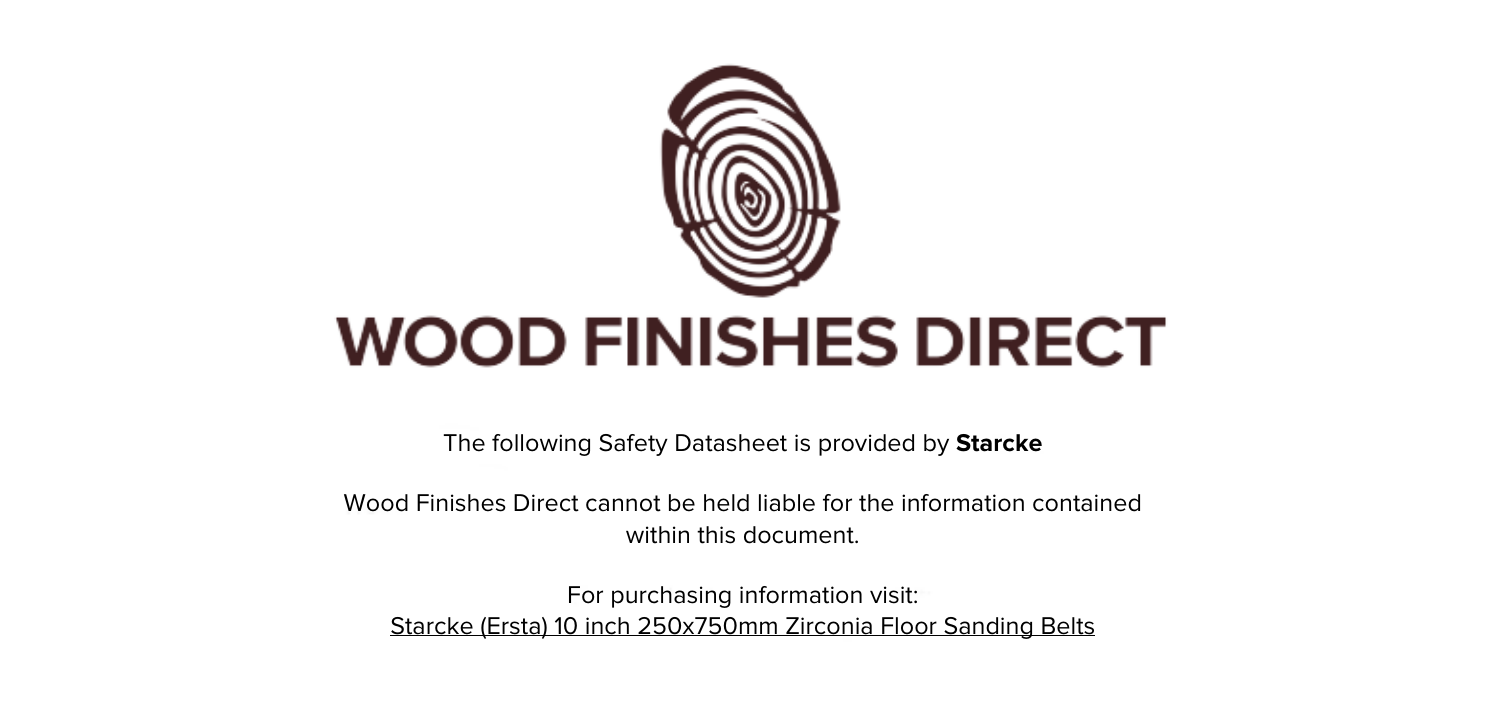



|                                                                                                  | FABRICANTS DE PRODUITS ABRASIES                                                                  |        |                  |         |  |                       | page 1 of 6 |  |  |
|--------------------------------------------------------------------------------------------------|--------------------------------------------------------------------------------------------------|--------|------------------|---------|--|-----------------------|-------------|--|--|
| Voluntary product information based on the format of a safety data sheet<br>for coated abrasives |                                                                                                  |        |                  |         |  |                       |             |  |  |
|                                                                                                  | 1. Identification of the product and of the company/undertaking                                  |        |                  |         |  |                       |             |  |  |
| <b>1.1 Product identifier</b>                                                                    |                                                                                                  |        |                  |         |  |                       |             |  |  |
| 341X all grits<br>(Product information category II)                                              |                                                                                                  |        |                  |         |  |                       |             |  |  |
|                                                                                                  | Zirconia Cloth - heavy X-weight cotton cloth - zirconia and aluminium oxide - fully resin bonded |        |                  |         |  |                       |             |  |  |
| 1.2 Use of the product:                                                                          | Coated abrasives for the grinding/sanding of different kinds of materials.                       |        |                  |         |  |                       |             |  |  |
|                                                                                                  | 1.3. Details of the supplier of the voluntary product information:                               |        |                  |         |  |                       |             |  |  |
| Company:                                                                                         | STARCKE GmbH & Co. KG                                                                            |        |                  |         |  |                       |             |  |  |
| Address:                                                                                         | Postfach 1260                                                                                    | Phone: | +49 5422/966-0   |         |  |                       |             |  |  |
|                                                                                                  | 49304 Melle<br>Germany                                                                           | Fax:   | +49 5422/966-301 | E-mail: |  | sicherheit@starcke.de |             |  |  |
|                                                                                                  | 1.4. Emergency telephone number                                                                  |        |                  |         |  |                       |             |  |  |
| Giftinformationszentrum-Nord (GIZ-Nord):                                                         |                                                                                                  | Phone: | +49-(0)551-19240 |         |  |                       |             |  |  |
|                                                                                                  |                                                                                                  |        |                  |         |  |                       |             |  |  |

# 2. Hazards identification

## 2.1. Classification

Not applicable. Coated abrasives are articles and not dangerous substances or mixtures according to Regulation (EC) N° 1272/2008. See also section 8 and 16.

#### 2.2. Label elements

Coated abrasives are articles and not dangerous substances or mixtures and therefore no labelling is required according to Regulation (EC) N° 1272/2008.

#### 2.3. Other hazards

Not known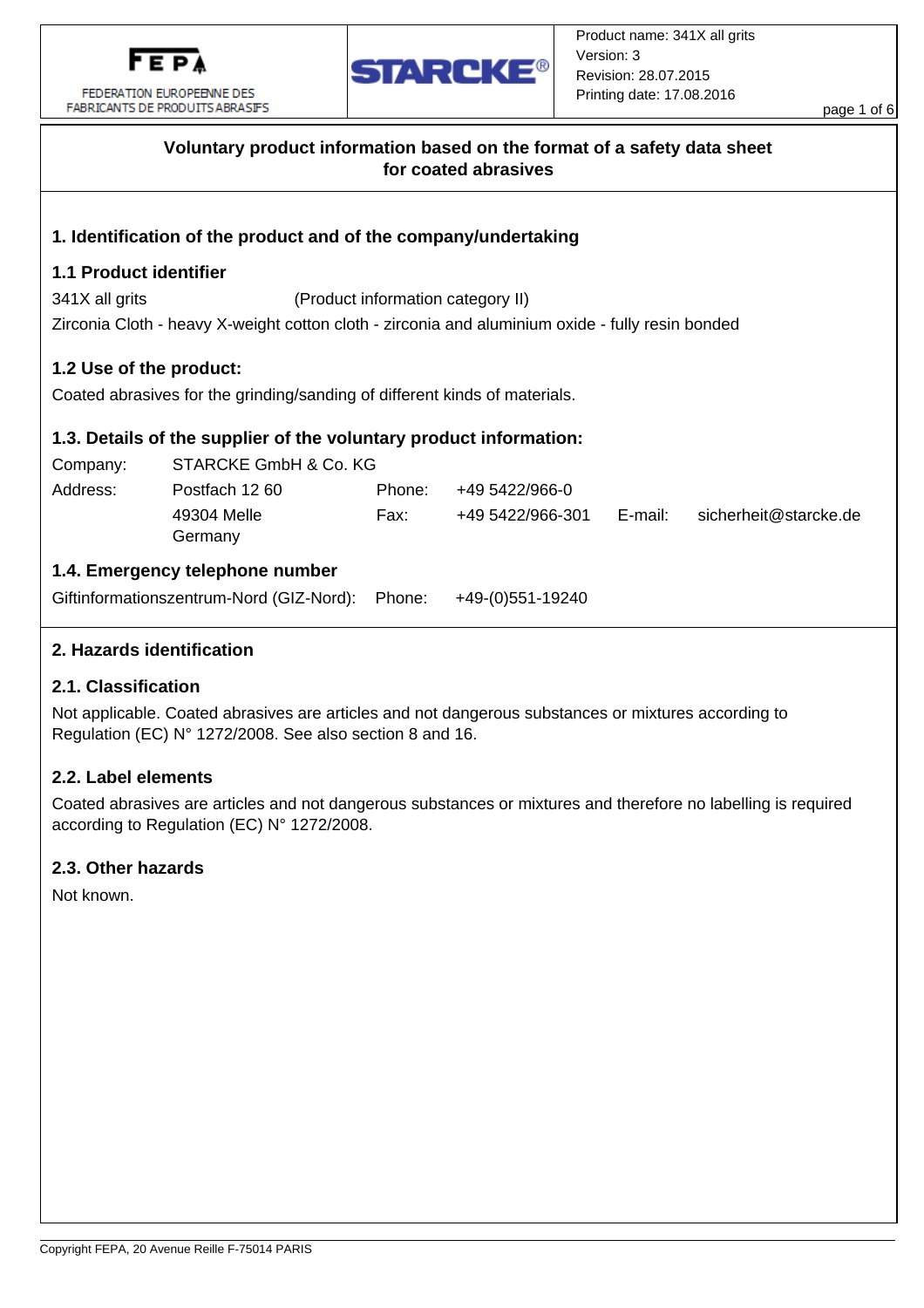

FEDERATION FLIROPERINE DES



page 2 of 6

# FABRICANTS DE PRODUITS ABRASIFS

# 3. Composition/information on ingredients

The product contains the following ingredients which are classified according to Regulation (EC) Nr. 1272/2008 or for which a community occupational exposure limit value exists:

| Substance                         | EC-N°     | <b>CAS-N°</b> | <b>REACH</b><br><b>Registration N°</b> | Conc.<br>$[\%]$ | <b>Classification acc. to Regulation</b><br>(EC) N° 1272/2008 (CLP)<br>Hazard classes/<br>hazard categories | Hazard<br>statements  |
|-----------------------------------|-----------|---------------|----------------------------------------|-----------------|-------------------------------------------------------------------------------------------------------------|-----------------------|
| trisodium<br>Ihexafluoroaluminate | 237-410-6 | 13775-53-6    | 01-2119511565-43                       | $3 - 25$        | ISTOT RE 1<br>Acute Tox. 4<br>Aquatic Chronic 2                                                             | lH372<br>H332<br>H411 |
|                                   |           |               |                                        |                 |                                                                                                             |                       |
|                                   |           |               |                                        |                 |                                                                                                             |                       |

(For full text of H-phrases see section 16)

# 4. First-aid measures

See also section 8 and 16

# 4.1. Description of first aid measures

| Inhalation:        | Not possible, due to the form of the product.                               |
|--------------------|-----------------------------------------------------------------------------|
| Eye contact:       | Not possible, due to the form of the product.                               |
| Skin contact:      | No harmful effects known.                                                   |
| Ingestion:         | Not likely, due to the form of the product; If necessary contact physician. |
| Note to physician: | Not available.                                                              |

# 4.2. Most important symptoms and effects, both acute and delayed

Not known

# 4.3. Indication of any immediate medical attention and special treatment needed

Not relevant. Treat symptomatically.

# 5. Fire-fighting measures

# 5.1. Extinguishing media

Extinguishing media: water, foam, sand, powder or  $CO<sub>2</sub>$  as appropriate for surrounding materials

# 5.2. Special hazards arising from the product

Toxic fumes may occur. Use respiratory protective equipment.

# 5.3. Advice for fire fighters

Extinguishing materials should be selected according to the surrounding area.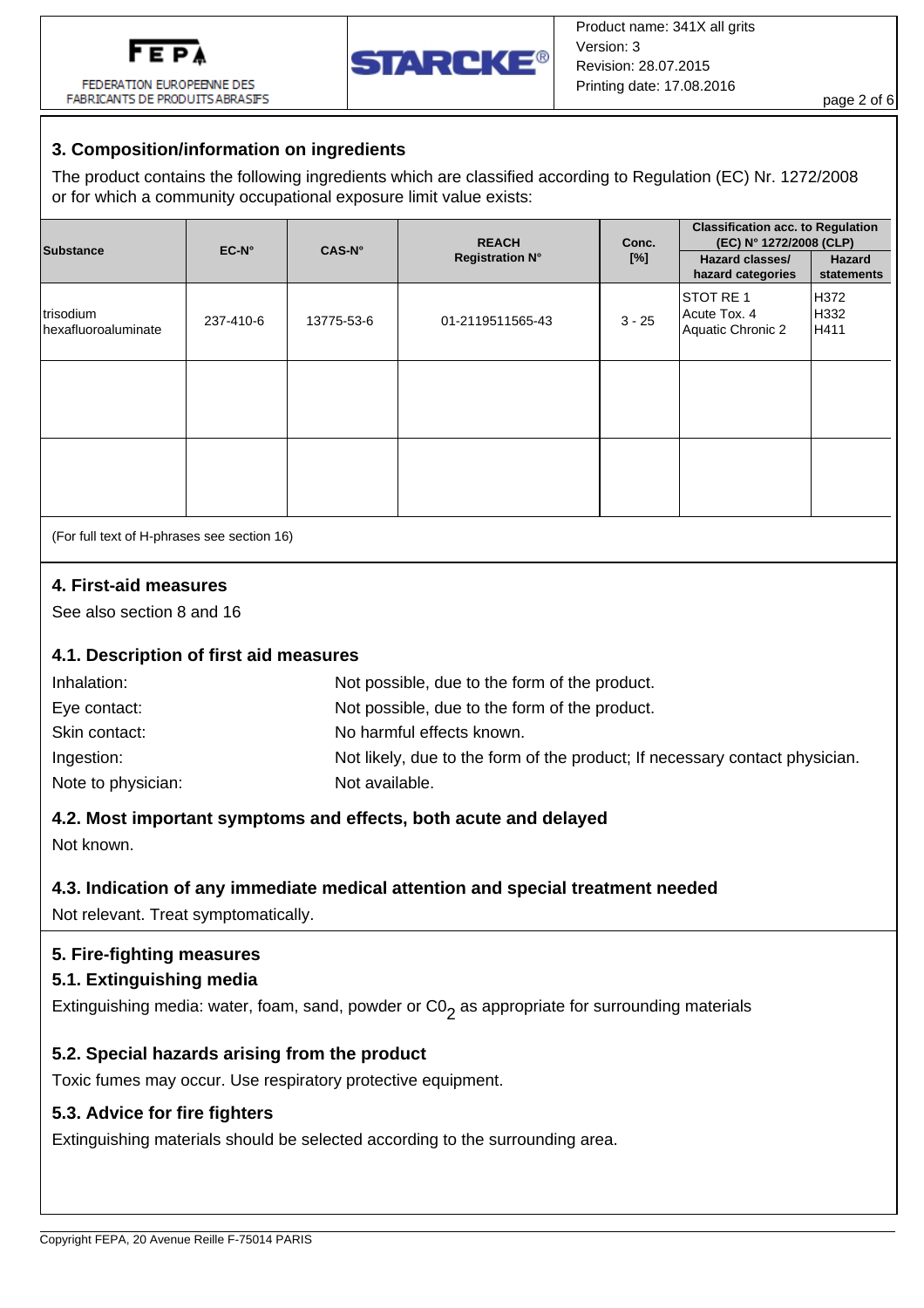

FEDERATION FUROPERINE DES FABRICANTS DE PRODUITS ABRASIFS



page 3 of 6

## 6. Accidental release measures

Not applicable.

## 7. Handling and storage

Follow instructions of grinding machine manufacturers and the relevant national regulations. In addition, observe the safety recommendations of the manufacturer.

## 8. Exposure controls/personal protection

#### 8.1. Control parameters

Before grinding it is recommended to perform a risk assessment and to use personal protection equipment accordingly.

Occupational exposure limit values and/or biological limit values

Keep exposure to the following components under surveillance. (Observe also the regional official regulations)

| Limit value                    | substance                        | $EC-N^{\circ}$ | CAS-N°     | <b>Occupational limit value</b> |                            |                   |                            |                   |                                                              |
|--------------------------------|----------------------------------|----------------|------------|---------------------------------|----------------------------|-------------------|----------------------------|-------------------|--------------------------------------------------------------|
| type<br>(country of<br>origin) |                                  |                |            | Long term                       |                            | Short term        |                            | <b>Peak limit</b> | source,                                                      |
|                                |                                  |                |            | mg/m <sup>3</sup>               | ml/m <sup>3</sup><br>(ppm) | mg/m <sup>3</sup> | ml/m <sup>3</sup><br>(ppm) |                   | remark                                                       |
| <b>IOELV (EU)</b>              | trisodium<br>hexafluoroaluminate | 237-410-6      | 13775-53-6 | 2,5                             |                            |                   |                            |                   | Directive<br>2000/39/EC;<br>Fluoride<br>(inorganic as)<br>F) |
|                                |                                  |                |            |                                 |                            |                   |                            |                   |                                                              |
|                                |                                  |                |            |                                 |                            |                   |                            |                   |                                                              |

Note: Hazardous dust of the workpiece material may be generated during grinding and/or sanding operations. National regulations for dust exposure limit values have to be taken into consideration.

#### 8.2. Exposure controls

- 821 Individual protection measures
- $8.2.1.1$ Respiratory protection: Use respiratory protective equipment (type depends on specific application and material being ground)
- 8212 Hand protection: Wear protective gloves (type depends on specific application and material being ground)
- 8213 Eye protection: Wear protective goggles or face shield (type depends on specific application and material being ground)
- 8214 Hearing protection: Use hearing protection (type depends on specific application and material being ground)
- $8.2.1.5.$ Body protection: Use protective clothing (type depends on specific application and material being ground)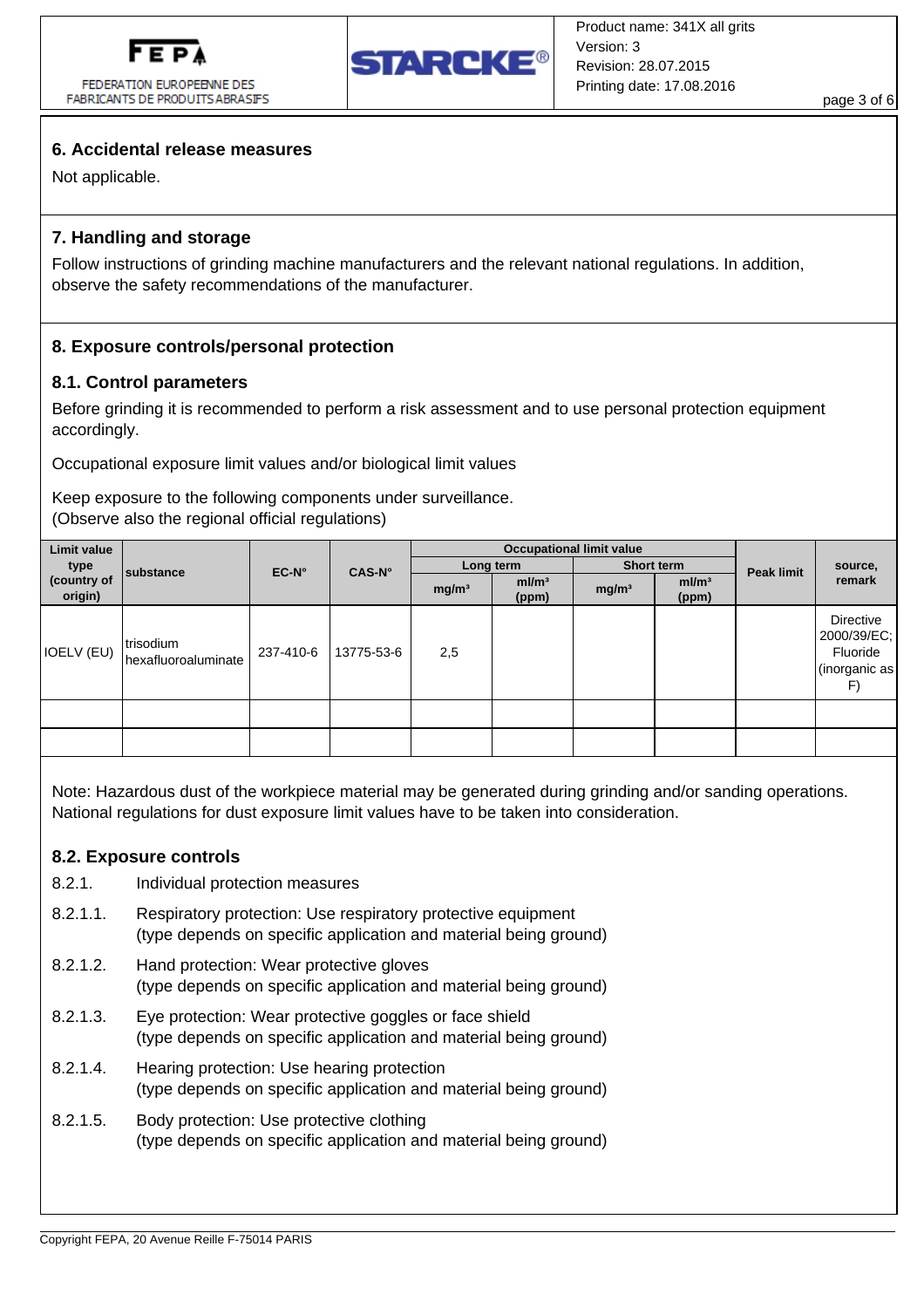

FEDERATION EUROPFFNNF DFS FABRICANTS DE PRODUITS ABRASIFS



page 4 of 6

# 9. Physical and chemical properties

## 9.1. Information on basic physical and chemical properties

- $9.1.1.$ Physical state: solid
- $9.1.2.$ Colour: blue
- $9.1.3.$ Solubility in water: not applicable

### 9.2. Other information:

None.

## 10. Stability and reactivity

#### 10.1. Reactivity

Coated Abrasives are stable when handled or stored correctly.

## 10.2. Chemical stability

No decomposition in normal use.

## 10.3. Possibility of hazardous reactions

No dangerous reactions known.

## 10.4. Conditions to avoid

Coated Abrasives are stable when handled or stored correctly.

#### 10.5. Incompatible materials

No dangerous reactions known.

# 10.6. Hazardous decomposition products

At temperatures exceeding 250°C hazardous or toxic decomposition products may be generated.

#### 11. Toxicological information

#### 11.1. Information on toxicological effects

No toxicological effects if inhaled or swallowed or with eye or skin contact are known. See also section 8.

#### 12. Ecological information

#### 12.1. Toxicity

No effects known.

#### 12.2. Persistence and degradability

No biodegradable potentials known.

#### 12.3. Bioaccumulative potential

No potentials known.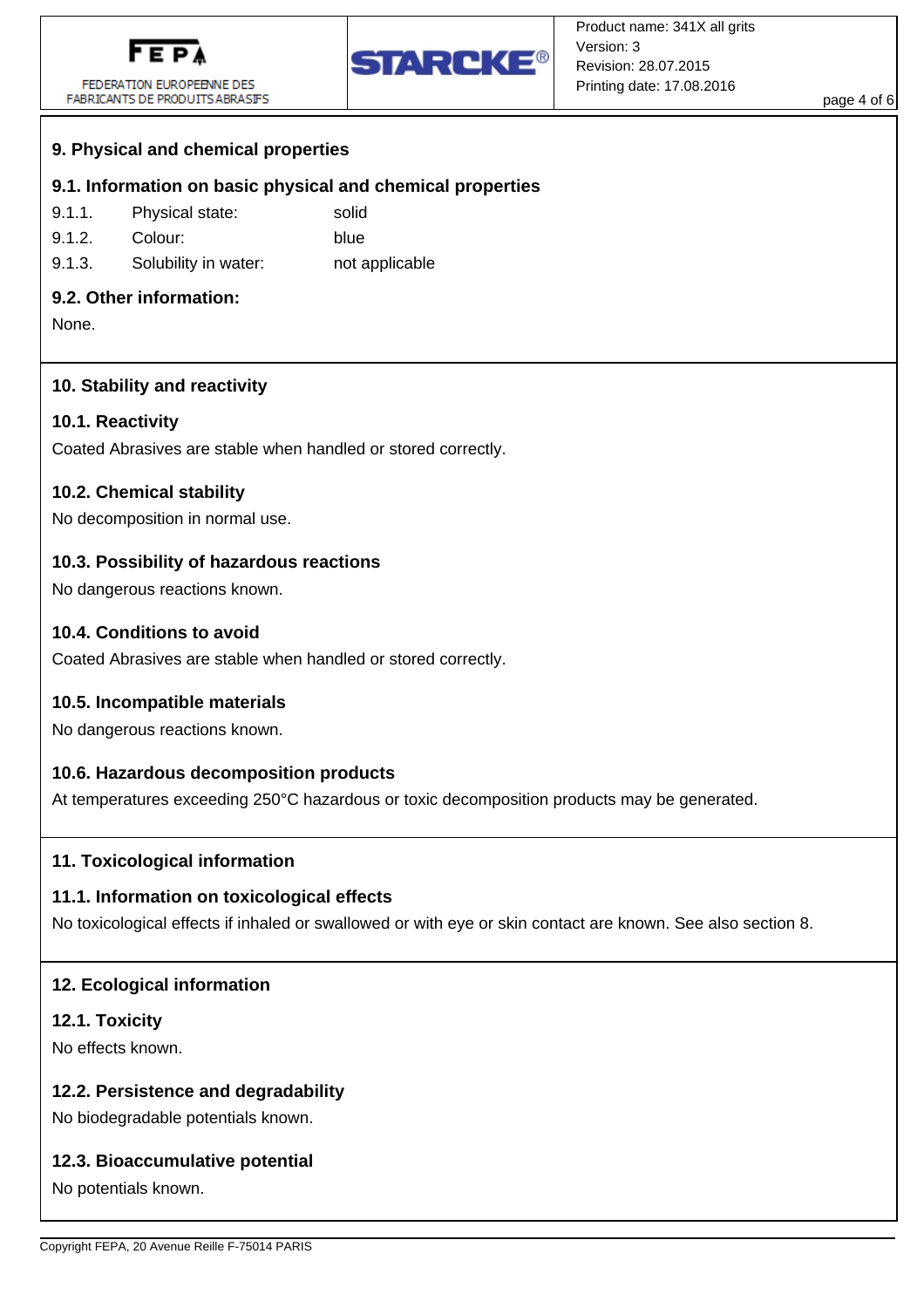

FEDERATION EUROPEENNE DES FABRICANTS DE PRODUITS ABRASIFS



page 5 of 6

# 12.4. Mobility in soil

No potentials known.

# 12.5. Results of PBT and vPvB assessment

Not relevant

## 12.6. Other adverse effects

No effects known.

#### 13. Disposal considerations

#### 13.1. Waste treatment methods

13.1.1. Product

Follow national and regional regulations.

Due to the ingredients and properties disposal as non hazardous waste (2000/532/EC) is possible if no hazardous materials are added to the abrasives. (EWC - Nr. 120121)

Due to the ingredients and properties disposal as hazardous waste (2000/532/EC). (EWC - Nr. 120120)

#### 13.1.2. Packing

 $\mathbf{x}$ 

Follow national and regional regulations.

#### 14. Transport information

The product is not covered by international regulation on the transport of dangerous goods.

#### 15. Regulatory information

#### 15.1. Safety, health and environmental regulations/legislation specific for the product

No specific labelling requirements under respective EC directives.

#### 15.2. Chemical safety assessment

Not relevant.

#### 16. Other information

#### **Changes to the previous versions**

See sections 2.1, 2.2, 3 and 16.